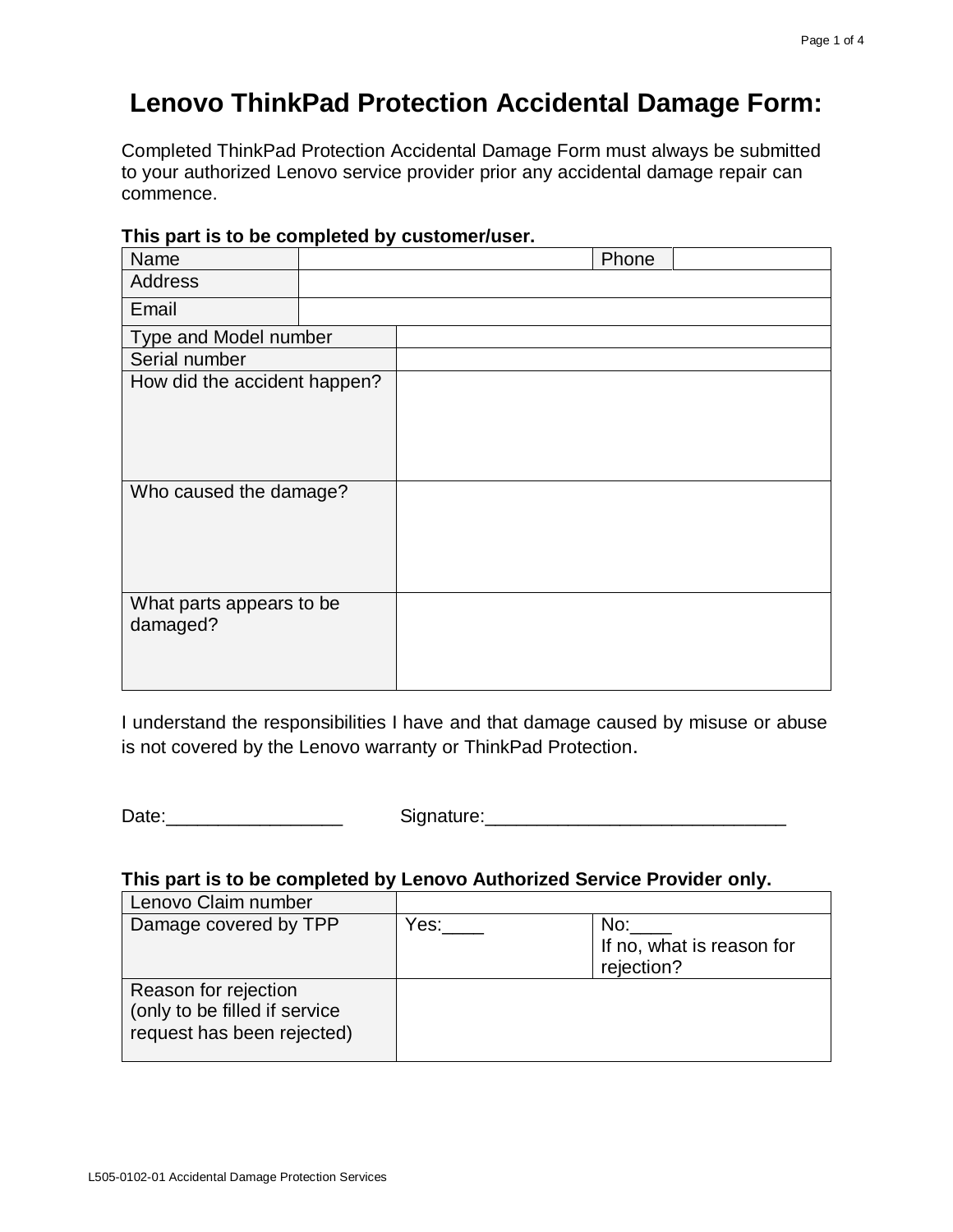

## **Accidental Damage Protection Services Agreement**

## **Important Notice**

**Please read the following terms carefully. If you do not agree with these terms, do not use the Services or complete any registration process, and contact the seller of your Lenovo product within thirty (30) days for a refund. You agree that by: (1) using or registering a Service; or (2) failing to reject these terms within thirty (30) days you have accepted these terms.**

#### **1. WHAT THIS AGREEMENT COVERS**

This Accidental Damage Protection Services Agreement ("Agreement") is the complete agreement between you and Lenovo regarding accidental damage protection (the "Service") for the products specified in your invoice or order confirmation. It supersedes and replaces any prior oral or written communications between you and Lenovo regarding the Service. Any additional or different terms in any order or written communications from you shall be void and of no effect. Service purchased under this Agreement will be provided as described in this Agreement. The Service is available in the country or region in which you purchased your product. The Service may also be available in other countries or regions at Lenovo's sole discretion on a reasonable efforts basis.

#### **2. DAMAGE PROTECTION SERVICE**

**a. Covered Product:** The "Covered Product" is your notebook, all-in-one, desktop, or tablet computer identified on your invoice or order confirmation.

**b. Scope of Service.** If the functionality of the Covered Product is impacted by an operational or structural failure caused by: (i) liquid spills on the keyboard, (ii) unintentional bumps or drops of the Covered Product from not more than fifteen (15) feet or five (5) meters, (iii) an electrical surge that damages the Covered Product's circuitry, or (iv) the failure of the integrated LCD screen, Lenovo will repair or replace (in its sole discretion) the Covered Product; provided, however, that the damage to the Covered Product is caused by an accident and is unintentional.

**c. Covered Product Features.** This Agreement covers components installed in your Covered Product at the time of purchase, including the internal central processing unit, integrated hard disk drive, integrated optical drive, integrated keyboard, integrated pointing devices, integrated LCD screen, optional features installed by Lenovo at the time of purchase, and other components that Lenovo includes as a standard feature with the Covered Product. **THIS AGREEMENT DOES NOT COVER THE FOLLOWING:** batteries, light bulbs, memory disks, wire connections, AC adapters, carrying cases or folios, stylus or digitizer pens, cradles, docking stations, port replicators, external keyboards, printers, scanners, external drives, software (preloaded or purchased separately), tapes, CDs, DVDs, film or other media, external modems, external speakers, monitors, external mice or other input/output devices, any other components not internal to the Covered Product, optional features not installed by Lenovo at the time of purchase, accessories purchased in addition to the base unit, thirdparty products (those not bearing the Lenovo logo) even if sold by Lenovo, or any products repaired by anyone other than Lenovo or a service provider authorized by Lenovo.

**d. Coverage Period.** The period of Service shall begin on the warranty start date of the Covered Product. It will expire at the end of the period specified in your invoice. The coverage period terminates immediately if your product is replaced under this Agreement. **FOR TABLET PRODUCTS ONLY:** If your tablet product is repaired under this Agreement, your tablet product is not eligible for another repair of a different issue under this Agreement for twelve (12) months.

**e. Waiting Period.** When Service is purchased subsequent to the purchase of your Covered Product, you may not exercise your rights to Service for thirty (30) days from the purchase date of the Service. Lenovo reserves the right to inspect your Covered Product prior to agreeing to provide Service, when Service is purchased subsequent to the purchase of your Covered Product.

**f. Obtaining Service.** To obtain Service, contact Lenovo or a Lenovo-authorized service provider (each a "Service Provider"). You must follow the problem determination and resolution procedures specified by the Service Provider. The Service Provider may attempt to diagnose and resolve your problem by telephone, e-mail or remote assistance.

Some problems with your Covered Product may be resolved with a replacement part that you install yourself called a "Customer Replaceable Unit" or "CRU." If so, the Service Provider will ship the CRU to you for you to install. CRUs that are easily installed by you are called "Self-service CRUs". "Optional-service CRUs" are CRUs that may require some technical skill and tools. Installation of Self-service CRUs is your responsibility. You may request that a Service Provider install Optional-service CRUs. There may be additional charges for installation of a Self-service CRU.

If the problem with your Covered Product cannot be resolved over the telephone or by the installation of a CRU, the Service Provider will arrange for Service as described below.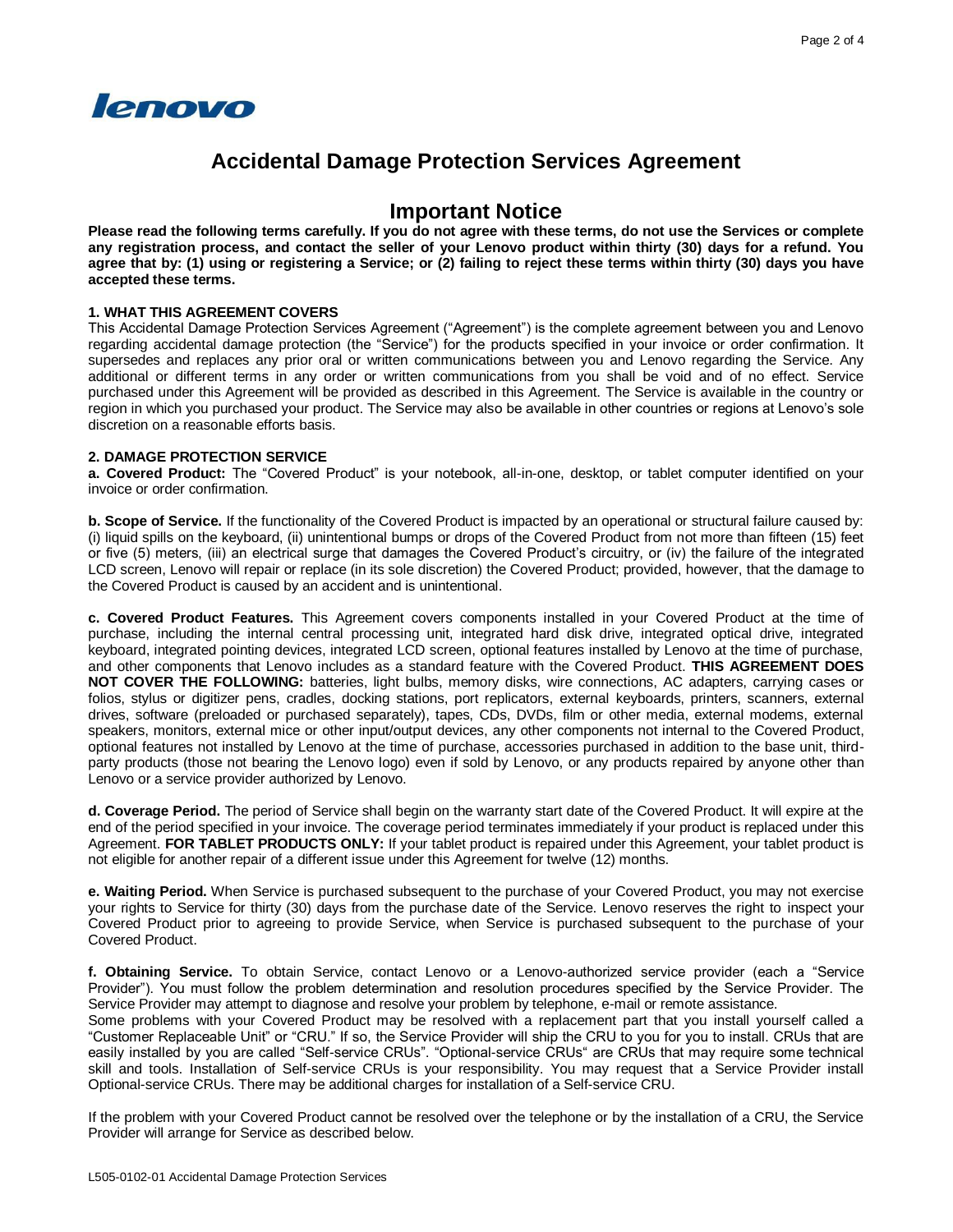If you are entitled to on-site warranty service under the Lenovo Warranty Services Agreement and the Service Provider determines your Covered Product can be repaired at your location, then the Service Provider will repair or exchange your Covered Product at your location. Service is available during normal business hours, Monday through Friday, excluding holidays. Some repairs may need to be completed at a service center. If so, the Service Provider will send the Covered Product to the service center at its expense.

If you are not entitled to on-site warranty service under the Lenovo Warranty Services Agreement, or your Covered Product cannot be repaired at your location, your Covered Product will be repaired or exchanged at a service center. You are responsible for disconnecting your Covered Product and packing it in the provided shipping container to return your Covered Product to the designated service center. Shipping expenses will be paid by the Service Provider. A courier will pick up your Covered Product and deliver it to the service center. The Service Provider will return the repaired or replacement product to you at its expense.

You must (i) provide the Service Provider with sufficient, free, and safe access to your facilities to perform the necessary Service; (ii) remove all data, including confidential information, proprietary information and personal information, from your Covered Product or, if you are unable to remove any such information, modify the information to prevent its access by another party or so that it is not personal data under applicable law; (iii) remove all features, parts, options, alterations, and attachments not covered by the Service; (iv) ensure that your product or part is free of any legal restrictions that prevent its replacement; and (v) if you are not the owner of a product or part, obtain authorization from the owner for the Service Provider to provide Service.

When the Service involves the replacement of your product or a part, the replaced product or part becomes Lenovo's property and the replacement product or part becomes your property. You must return the replaced product or part as designated by the Service Provider. The replacement product or part provided by Lenovo may not be new, but it will be in good working order and at least functionally equivalent to the original product or part.

#### **3. WHAT THIS AGREEMENT DOES NOT COVER**

This Agreement does not cover the following:

- a. Normal wear and tear of the Covered Product;
- b. Parts intended to be replaced or consumed (e.g., batteries), or those components listed in Section 2.c of this Agreement;

c. Cosmetic damage (e.g, scratches, dents, or cracks that do not affect the Covered Product's functionality or structural integrity);

d. Damage from abuse, misuse, unauthorized modification, unsuitable physical or operating environments, improper maintenance by anyone other than Lenovo-authorized service providers, removal of original parts or alteration of a Covered Product or identification labels;

e. Damage caused by a product not covered under this Agreement or caused by biohazards or human or animal bodily fluids; f. Theft, loss or damage from fire, flood, or natural disaster, war, terrorism, acts of God or other events outside the reasonable control of the parties.

#### **4. PAYMENT**

Payment must be received by Lenovo in advance of providing the Service. If you do not register with Lenovo, you will be required to provide your proof of purchase as evidence of your entitlement to Service. You are responsible for any taxes related to the Service.

#### **5. WARRANTY**

Lenovo warrants that Services will be performed using reasonable care and skill.

**TO THE MAXIMUM EXTENT ALLOWABLE BY APPLICABLE LAW, THIS WARRANTY IS YOUR EXCLUSIVE WARRANTY AND REPLACES ALL OTHER WARRANTIES OR CONDITIONS, EXPRESS OR IMPLIED, INCLUDING, BUT NOT LIMITED TO, THE IMPLIED WARRANTIES OR CONDITIONS OF MERCHANTABILITY, FITNESS FOR A PARTICULAR PURPOSE AND NON-INFRINGEMENT.**

#### **6. LIMITATION OF LIABILITY**

**TO THE MAXIMUM EXTENT ALLOWABLE BY APPLICABLE LAW, UNDER NO CIRCUMSTANCES, AND NOTWITHSTANDING THE FAILURE OF THE ESSENTIAL PURPOSE OF THIS AGREEMENT OR ANY REMEDY SET FORTH HEREIN, SHALL LENOVO, ITS AFFILIATES, SUPPLIERS, CONTRACTORS, RESELLERS, OR SERVICE PROVIDERS BE LIABLE FOR ANY OF THE FOLLOWING EVEN IF INFORMED OF THEIR POSSIBILITY AND REGARDLESS OF WHETHER THE CLAIM IS BASED IN CONTRACT, WARRANTY, NEGLIGENCE, STRICT LIABILITY OR OTHER THEORY OF LIABILITY: 1) THIRD PARTY CLAIMS AGAINST YOU FOR DAMAGES; 2) LOSS, DAMAGE OR DISCLOSURE OF YOUR DATA; 3) SPECIAL, INCIDENTAL, PUNITIVE, INDIRECT OR CONSEQUENTIAL DAMAGES, INCLUDING, BUT NOT LIMITED TO, LOST PROFITS, BUSINESS REVENUE, GOODWILL OR ANTICIPATED SAVINGS. IN NO CASE SHALL THE TOTAL LIABILITY OF LENOVO, ITS AFFILIATES, SUPPLIERS, CONTRACTORS, RESELLERS OR SERVICE PROVIDERS FOR DAMAGES FROM ANY CAUSE EXCEED THE AMOUNT OF ACTUAL DIRECT DAMAGES, NOT TO EXCEED THE AMOUNT PAID FOR THE COVERED PRODUCT.**